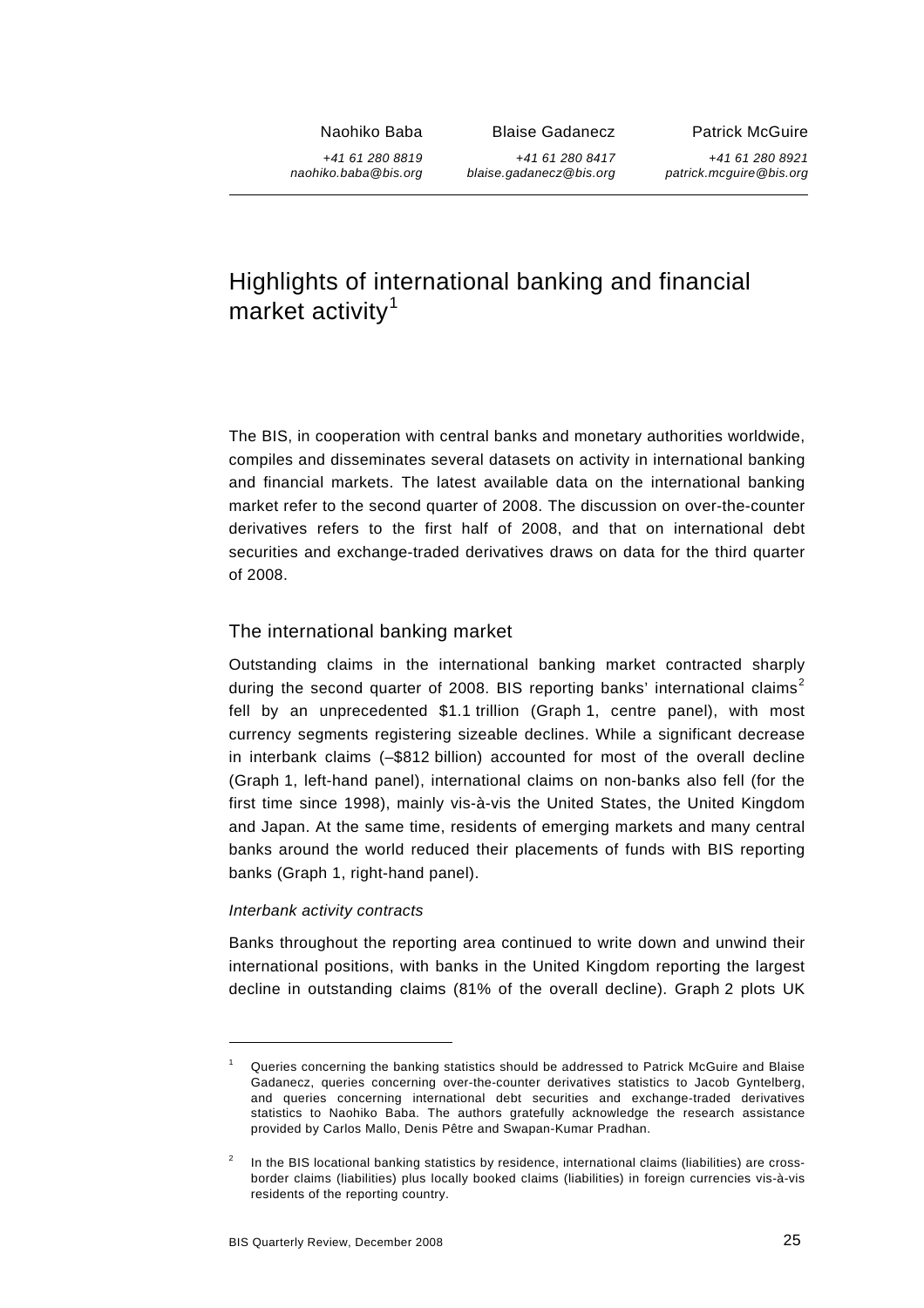

resident banks' cumulative *net* (assets minus liabilities) change in international positions vis-à-vis banks (solid lines) and non-banks (dashed lines), broken down by currency (left-hand panel) and by residence of the counterparty (righthand panel). Since 2000, these banks have built up large net claims on nonbank borrowers, financed by similarly large net liabilities vis-à-vis the banking sector (which include borrowing from central banks). These net positions have contracted since the start of the crisis in mid-2007, with particularly large movements in the second quarter of 2008. Net borrowing from other banks (including inter-office borrowing) shrank by \$352 billion (left-hand panel, solid red line), stemming from a \$545 billion decline in gross claims and an even larger one (–\$897 billion) in gross liabilities. At the same time, net claims on non-banks contracted by \$307 billion (left-hand panel, dashed red line), driven by a reduction of \$339 billion in gross claims, primarily vis-à-vis non-banks in the United States (right-hand panel, dashed green line).

The contraction in interbank borrowing was especially pronounced in the US dollar segment of the market, although interbank borrowing in other currencies also fell sharply. Across all reporting countries, US dollar interbank liabilities dropped by \$693 billion. Banks in the United Kingdom registered a \$423 billion decline, roughly half of this vis-à-vis banks in the United States. Reduced liabilities to banks in offshore financial centres, Asia-Pacific, Africa and the Middle East and to other banks in the United Kingdom made up much of the difference. Banks in Switzerland and in many offshore financial centres also reported significant decreases in US dollar interbank liabilities. In contrast, banks in the euro area reported a \$76 billion increase, primarily vis-à-vis banks in the United States.

Lending to banks in the United Kingdom contracts …

... particularly in US dollars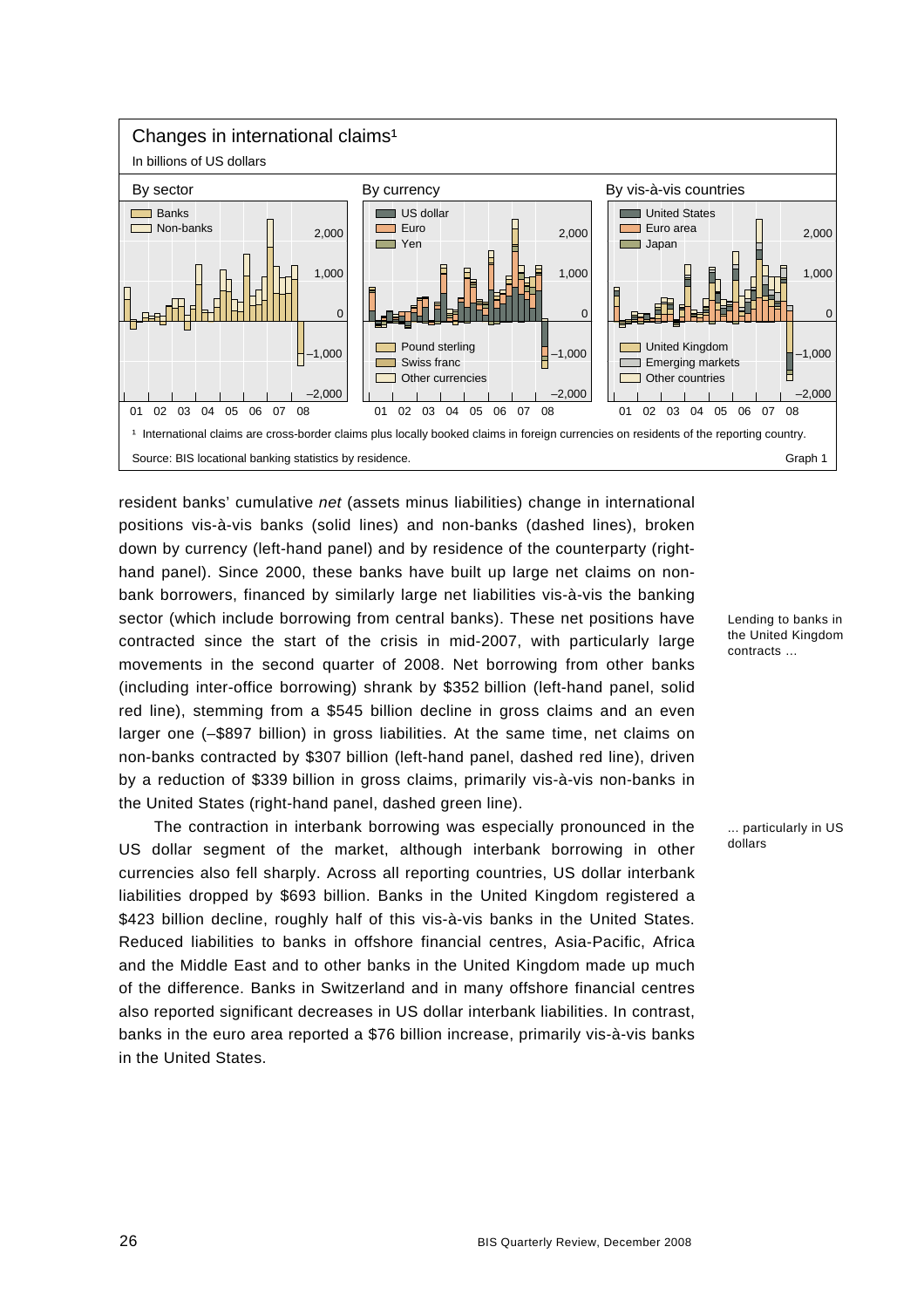

The BIS consolidated banking statistics, $<sup>3</sup>$  $<sup>3</sup>$  $<sup>3</sup>$  which track reporting banks'</sup> foreign interbank exposures excluding inter-office activity, shed light on which banking systems experienced large moves during the second quarter of 2008 (Graph 3). Across all banking systems, (gross) consolidated interbank claims dropped by \$298 billion in that quarter, the first outright decrease since 2005. This was mainly caused by reduced interbank positions reported by UK banks (–\$171 billion) and French banks (–\$102 billion), especially vis-à-vis US, Dutch, German and UK banks. US banks, in contrast, reported reductions of only \$9 billion.

Over the past few quarters, these interbank exposures have declined relative to banks' capital bases (Graph 4, right-hand panel). While these reductions, most pronounced in the case of Dutch banks, primarily reflected the contraction in the interbank claims described above, they were also the result of increases in Tier 1 capital levels reported by most banking systems.

### *First decline in claims on non-banks in a decade*

BIS reporting banks' international claims on non-banks contracted in the second quarter of 2008 for the first time since 1998. $<sup>4</sup>$  $<sup>4</sup>$  $<sup>4</sup>$  While a decrease in</sup>

<span id="page-2-0"></span><sup>3</sup> The BIS consolidated banking statistics (ultimate risk basis) track individual banking systems' foreign claims (excluding inter-office claims). The ultimate risk reporting concept, combined with the sectoral breakdown, provides a rough estimate of bilateral interbank exposures of national banking systems. For example, on an ultimate risk basis, interbank claims reported by the United States vis-à-vis the United Kingdom provide an estimate of US banks' foreign claims on UK banks (as opposed to US banks' claims on banks located in the United Kingdom, as in the BIS consolidated statistics on an immediate borrower basis).

<span id="page-2-1"></span><sup>4</sup> Reductions, totalling \$286 billion, were reported mainly by banks located in the United Kingdom (–\$339 billion), the United States (–\$78 billion), Japan and the Cayman Islands (–\$36 billion each). Meanwhile, banks in the euro area registered a \$125 billion expansion of their cross-border claims on non-banks, primarily driven by intra-euro area activity.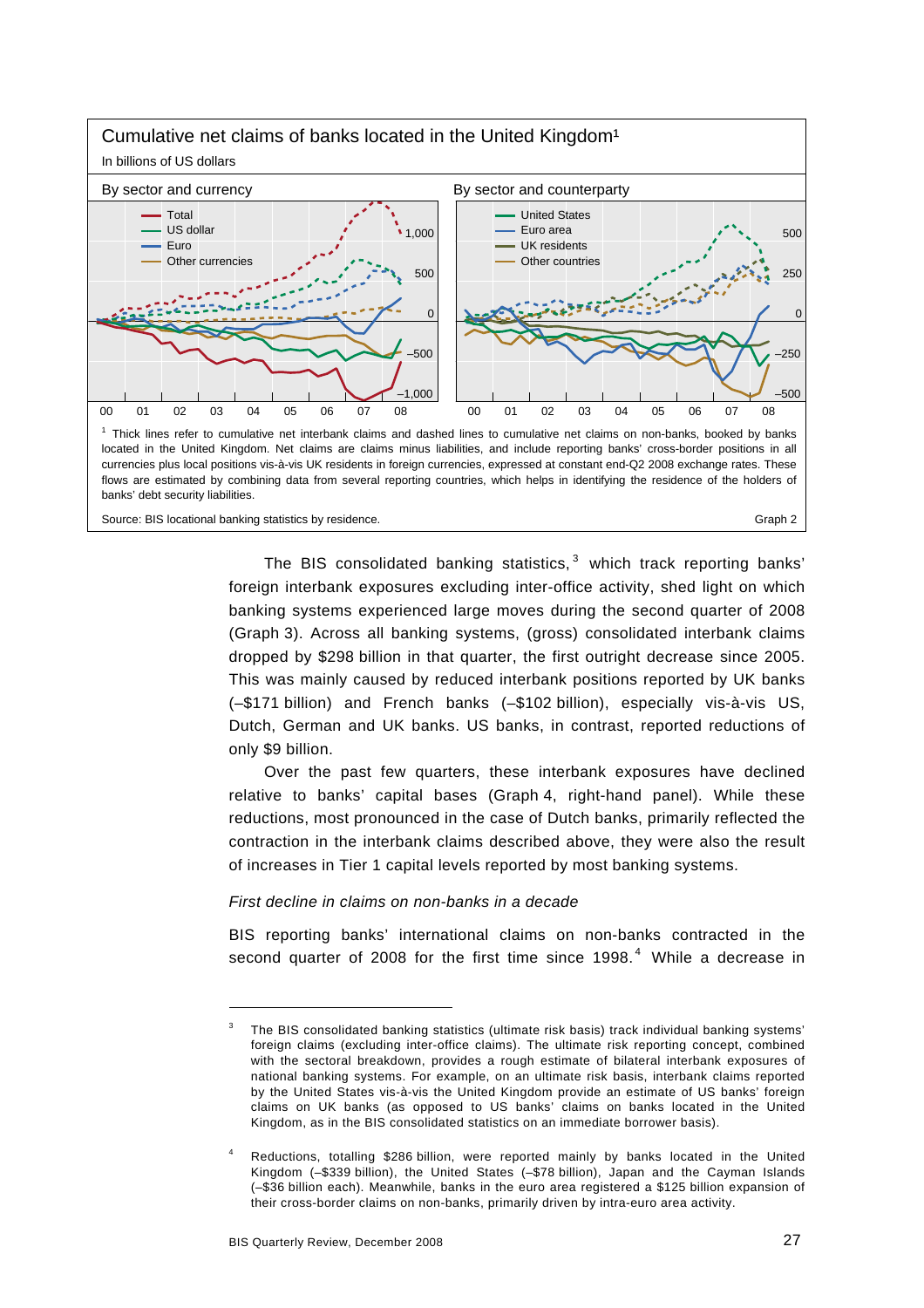

loans accounted for almost 80% of the \$286 billion overall decline, decreases in debt security claims also contributed (–\$23 billion), reflecting both writedowns and outright sales of securities.<sup>[5](#page-3-0)</sup> Claims on non-banks in the United States fell the most (–\$191 billion), followed by the United Kingdom (–\$144 billion), the Cayman Islands (–\$62 billion) and Japan (–\$55 billion). Much of this was US dollar-denominated (\$229 billion), although euro- and yendenominated credit declined as well.  $^6$  $^6$ 

<span id="page-3-0"></span><sup>5</sup> Reductions in outstanding claim stocks may reflect a combination of factors, including writedowns, the extension or drawing-down of credit lines, the movement of affiliated structured investment vehicles onto the balance sheet, and outright cutbacks in lending.

<span id="page-3-1"></span><sup>6</sup> Data from Dealogic on signings of international syndicated loans also suggest a slowdown in lending to non-banks in the major economies. New signings of loan facilities granted to nonbanks fell to \$462 billion in the second quarter of 2008, and to \$401 billion in the third quarter, compared with a peak of \$768 billion in the second quarter of 2007. The slowdown in new signings was especially pronounced for residents of the United States, the United Kingdom and the euro area. The non-bank financial sector as well as industries exhibiting a strong sensitivity to the economic cycle were particularly affected. The ratio of uncompleted (announced but unsigned) facilities to completed ones for non-bank borrowers worldwide rose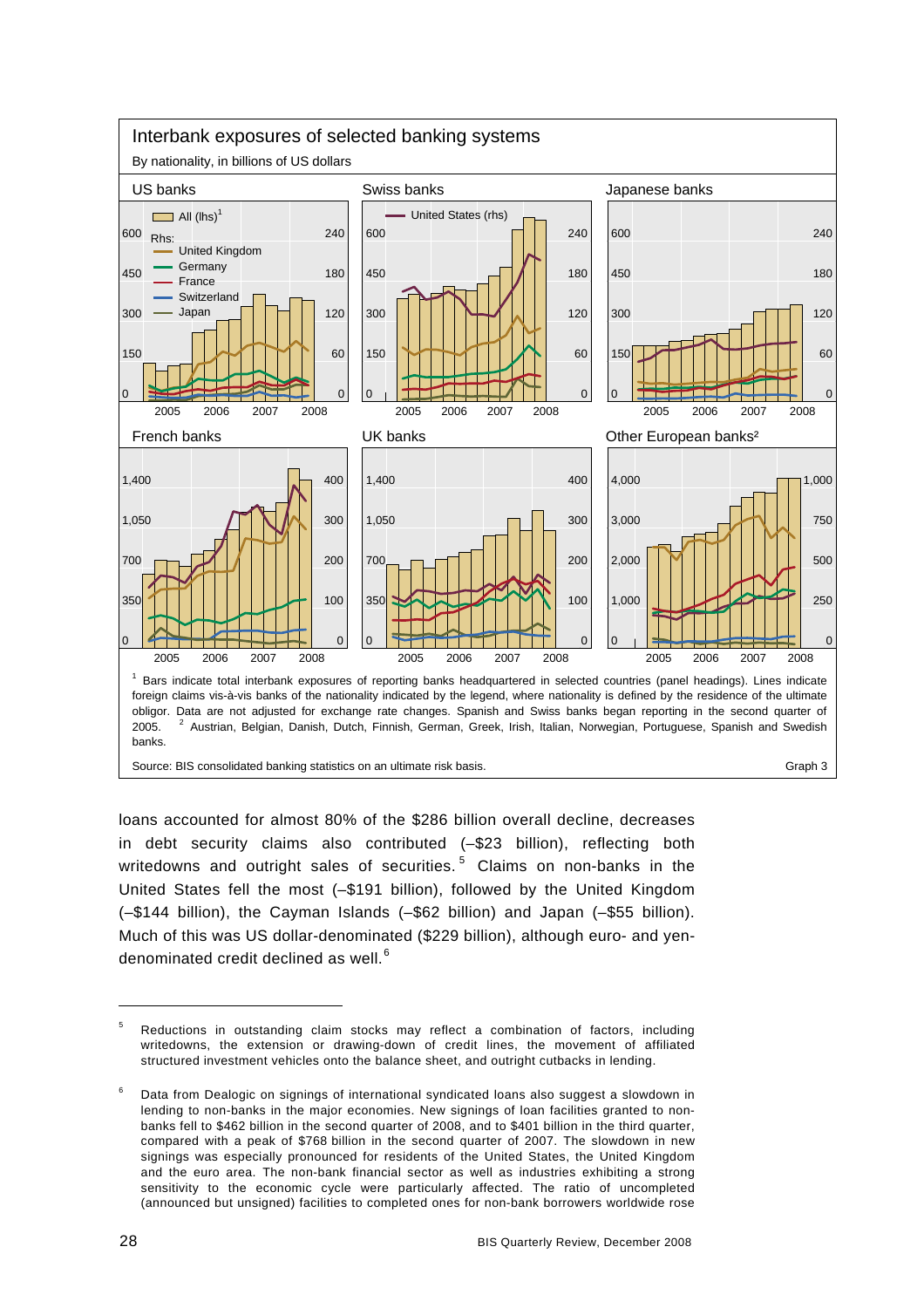

The BIS consolidated banking statistics, which track the exposure of national banking systems and have a finer counterparty sectoral breakdown, shed some more light on these moves. Reporting banks' foreign claims on US non-banks fell by \$259 billion in the second quarter of 2008, with the Swiss and UK banking systems registering the largest decreases (–\$72 billion and –\$66 billion, respectively). Across all reporting banks, foreign claims on the US non-bank *public* sector remained stable in absolute terms in the second quarter, at \$666 billion, while foreign claims on the *non-bank private* sector fell by \$253 billion to \$4.3 trillion. As a result, foreign claims on the US non-bank private sector declined to 69% of total foreign claims on the United States, down from a peak of 72% at end-2007.

#### *Banks' liabilities come under pressure*

Decreases in liabilities to official monetary authorities ...

l

BIS reporting banks' liabilities vis-à-vis official monetary authorities continued to decline in the second quarter (Graph 5, left-hand panel). Total liabilities to these counterparties fell by a record \$157 billion, with the UK, French and Swiss banking systems registering the largest decreases. US dollardenominated liabilities dropped by \$73 billion and euro-denominated by \$62 billion. The BIS statistics do not include information on which countries' official monetary authorities accounted for these moves.<sup>[7](#page-4-0)</sup> However, data on

to 7% in the second quarter (slightly more for facilities related to mergers and acquisitions and to leveraged buyouts), after averaging 5% between 2004 and 2007.

<span id="page-4-0"></span><sup>7</sup> Banks' positions vis-à-vis official monetary authorities are reported as a memo item in the BIS statistics, and thus are not broken down by the country of residence. Reported liabilities will include deposits placed in reporting banks as part of central bank reserve management, reverse repo positions vis-à-vis reporting banks, and any loans which have arisen in the context of central banks' liquidity enhancement operations. There are some differences in the definition of official monetary authorities across reporting countries. For example, positions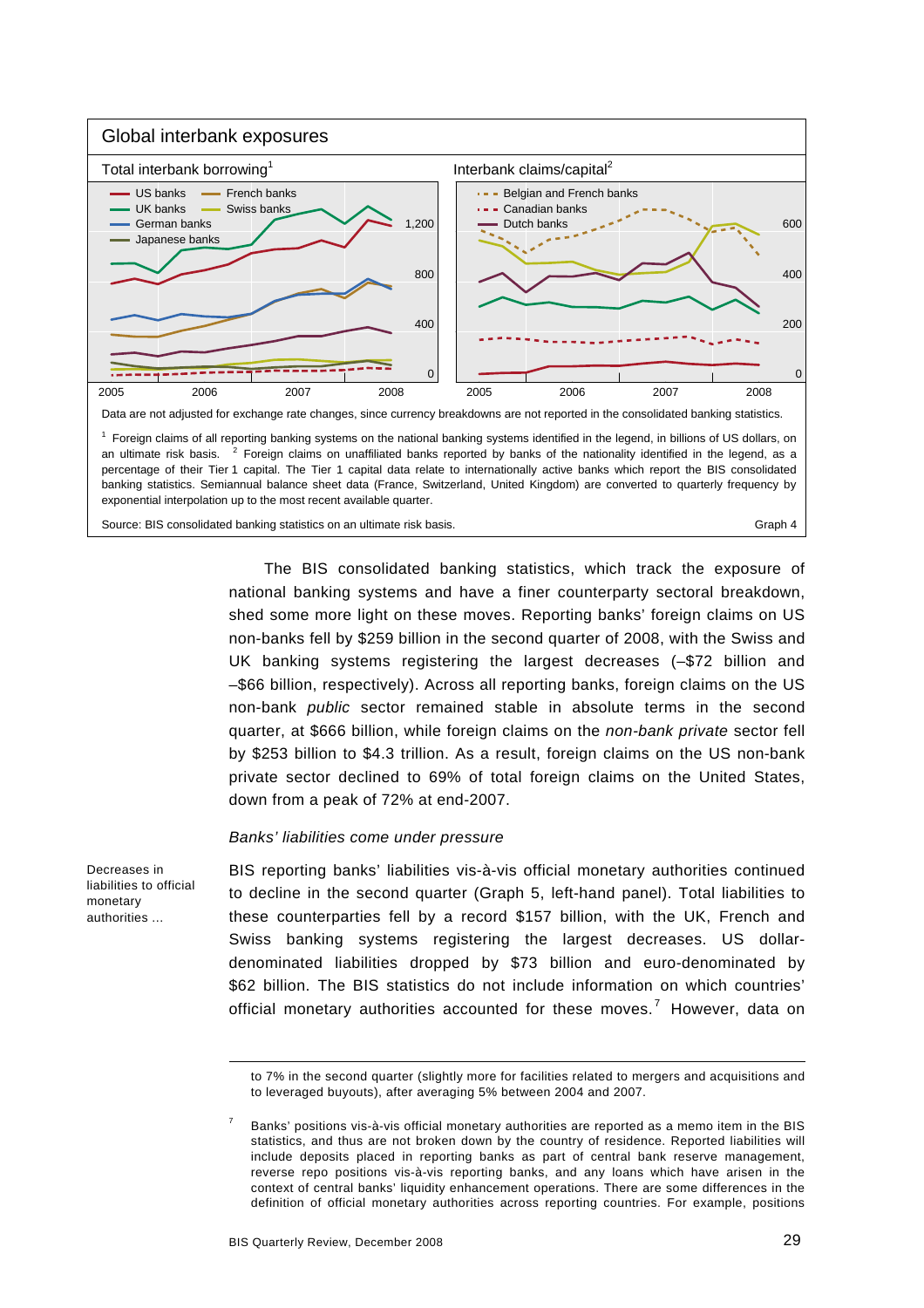

reserve holdings reported by 63 monetary authorities to the IMF provide some information on which central banks were involved. As in the first quarter of 2008, central banks in emerging economies, in particular Russia (–\$42 billion), and some Asian countries (–\$96 billion) reported relatively large reductions in deposits placed in commercial banks in the second quarter. $8$ 

BIS reporting banks' also registered large declines in liabilities to some emerging market regions in the second quarter of 2008 (Graph 5, centre and right-hand panels).  $9$  Liabilities to all sectors in Asia fell by \$100 billion, mainly vis-à-vis China (–\$56 billion), Hong Kong SAR (–\$22 billion), Singapore (–\$21 billion), Chinese Taipei (–\$18 billion) and Korea (–\$14 billion). Most of this was in US dollars, driving down the share of US dollar liabilities to 68% of total liabilities vis-à-vis the region, from 70% in the previous quarter. Banks' liabilities to Africa and the Middle East fell by a record \$36 billion, bringing down the share of US dollar liabilities vis-à-vis that region to 63%, from 65% in the first quarter.

... and to emerging markets

-

vis-à-vis central governments and other international organisations are included in this sector in the data reported by the United States.

<span id="page-5-0"></span><sup>8</sup> The largest declines were observed for Hong Kong SAR (–\$18 billion), Japan (–\$17 billion), Korea (–\$16 billion), Malaysia (–\$15 billion) and the Philippines (–\$10 billion). These reductions may also reflect a switch by central banks from unsecured to secured lending (ie reverse repos), which is not included in the SDDS figures used here. Note, in addition, that large reserve-accumulating countries such as China and some Middle East oil producers do not report the SDDS data.

<span id="page-5-1"></span><sup>9</sup> These may in part reflect the changes in liabilities vis-à-vis official monetary authorities discussed above.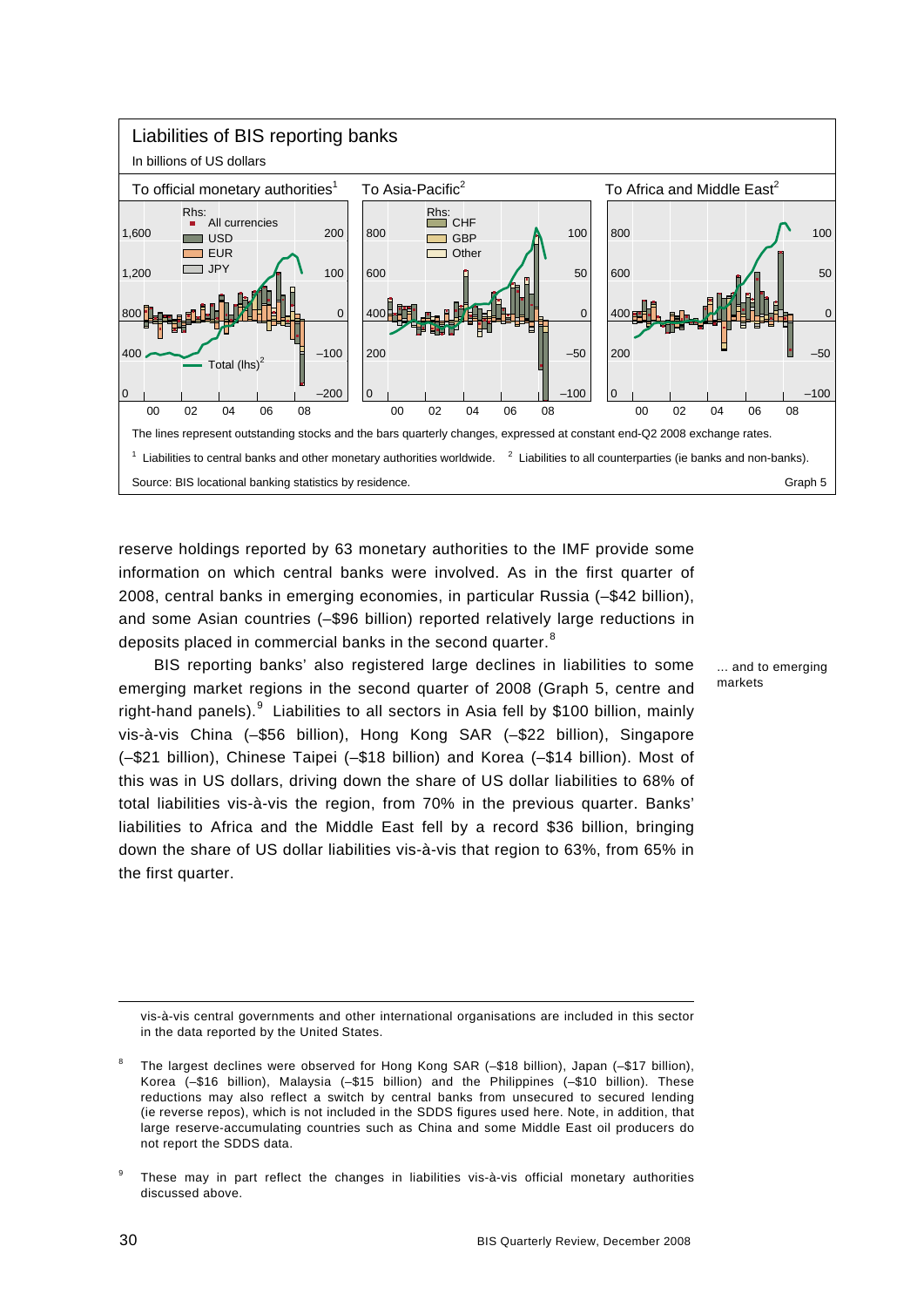## Derivatives markets

#### *Exchange-traded derivatives*

Turnover of futures and options decreases …

… particularly in derivatives on short-term interest rates

Trading in commodity

derivatives declines

commodities, observable only in terms of the numbers of contracts, dropped for the second consecutive quarter. Turnover in derivatives on short-term interest rates decreased to \$407 trillion from \$473 trillion in the previous quarter. The most significant fall was observed in the US dollar segment, followed by the euro and sterling segments (Graph 6). In particular, turnover in futures and options on both three-month eurodollar rates and federal funds rates declined in the third quarter, although monthly data show that turnover in both contracts rebounded

The third quarter of 2008 saw a retreat in activity on the international derivatives exchanges. Total turnover based on notional amounts decreased to \$542 trillion from \$600 trillion in the second quarter. Most of the contraction took place in derivatives on short-term interest rates. Turnover declined slightly in derivatives on long-term interest rates. By contrast, it increased in derivatives on stock indices and foreign exchange. Turnover in derivatives on

Activity in equity derivatives recovered to \$76 trillion from \$67 trillion. By currency of denomination, the largest increase came from US dollardenominated contracts, followed by Korean won contracts. Conversely, activity in Indian rupee and yen contracts declined slightly.

in September, amid the increased tensions in financial markets.

Turnover in derivatives on foreign exchange rates increased marginally, to \$7.9 trillion from \$7.5 trillion. The increase was attributed mostly to eurodenominated contracts and offset a decline in trading in currencies such as the US dollar and Swiss franc.

Trading in commodity derivatives declined in the third quarter. Global turnover in commodity derivatives measured by number of contracts (notional amounts are not available) decreased from 425 million to 410 million. Most of the fall was attributed to agricultural derivatives, occurring largely on the US

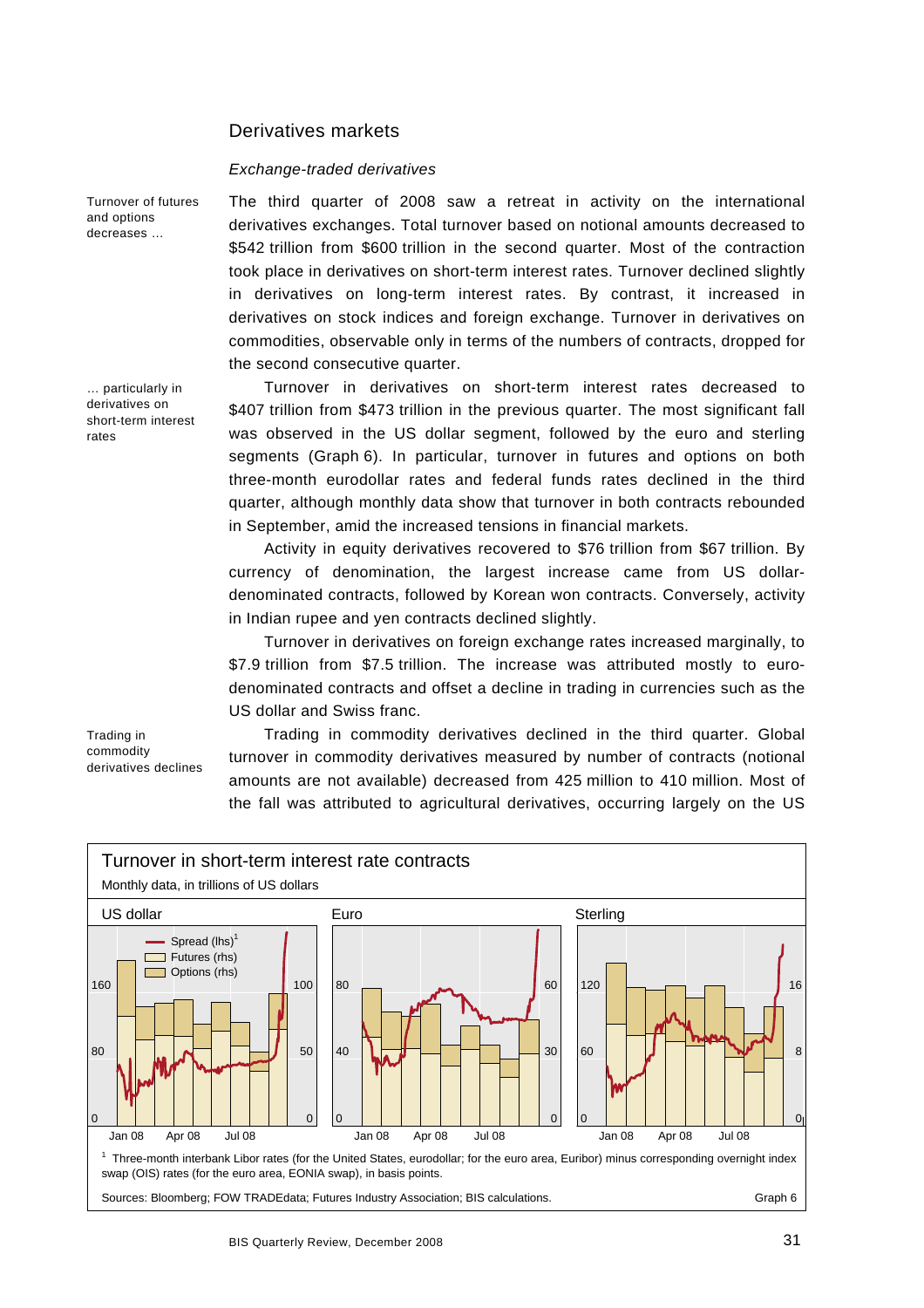exchanges. Turnover in oil-related derivatives went down from 98 million to 92 million contracts amid the significant drop in oil prices, though turnover in the broader category of energy derivatives remained at a high level of 140 million.

#### *OTC derivatives*

In November, the BIS released the latest statistics based on positions as at end-June 2008 in the global over-the-counter (OTC) derivatives markets.<sup>[10](#page-7-0)</sup> The notional amounts outstanding of OTC derivatives continued to expand in the first half of 2008. Notional amounts of all types of OTC contracts stood at \$683.7 trillion at the end of June, 15% higher than six months before. While, by volume, credit default swap (CDS) contracts registered their first ever decline, markets for interest rate and FX derivatives, as well equity and commodity derivatives, recorded significant growth.

For the first period ever since publication of the statistics began in December 2004, the notional amounts outstanding of CDS contracts saw a 1% decline compared with the notional amounts outstanding at the end of 2007. This compares with an average six-month growth rate for outstanding CDS contracts over the last three years of 45%. The fall was due largely to significantly higher numbers of multilateral terminations of CDS contracts, as a result of the financial turbulence (see box). Despite the decline in outstanding volumes, gross market values, which measure the cost of replacing all existing contracts and are thus a better gauge of market risk than notional amounts, of CDS contracts increased by 58% in the wake of increases in credit and counterparty risk during the turmoil. Gross market values rose for both singleand multi-name contracts.

Growth in the notional amounts outstanding of interest rate derivatives increased in the first half of 2008 after an average rate of growth in the second half of 2007. Notional amounts outstanding of these instruments reached \$458.3 trillion at the end of June 2008, 17% higher than six months previously. Gross market values of OTC interest rate derivatives grew by 29% to \$9.3 trillion, driven primarily by interest rate swaps, which constitute by far the largest market segment. The first half of 2008 also saw robust activity in foreign exchange derivatives, as notional amounts increased by 12% to \$63.0 trillion, while gross market values rose by 25% to \$2.3 trillion.

Notional amounts outstanding of equity derivatives went up by 20% in the first half of 2008, reversing a 1% decline in the second half of 2007. Notional amounts of OTC equity contracts stood at \$10.2 trillion at the end of June 2008, more than half of which was accounted for by contracts written on European stocks.

Robust activity was also observed in the market for OTC commodity derivatives, with notional amounts outstanding increasing by 56% to reach \$13 trillion at the end of June. This was largely due to strong growth in nongold contracts, which rose to \$12.6 trillion. Forwards and swaps in these CDS volumes decline in wake of turmoil

Robust activity in foreign exchange derivatives …

… and strong increase in commodity derivatives

<span id="page-7-0"></span><sup>&</sup>lt;sup>10</sup> For a discussion of the methodology of the survey, see the November 2008 Statistical Release, available at www.bis.org/publ/otc\_hy0811.htm.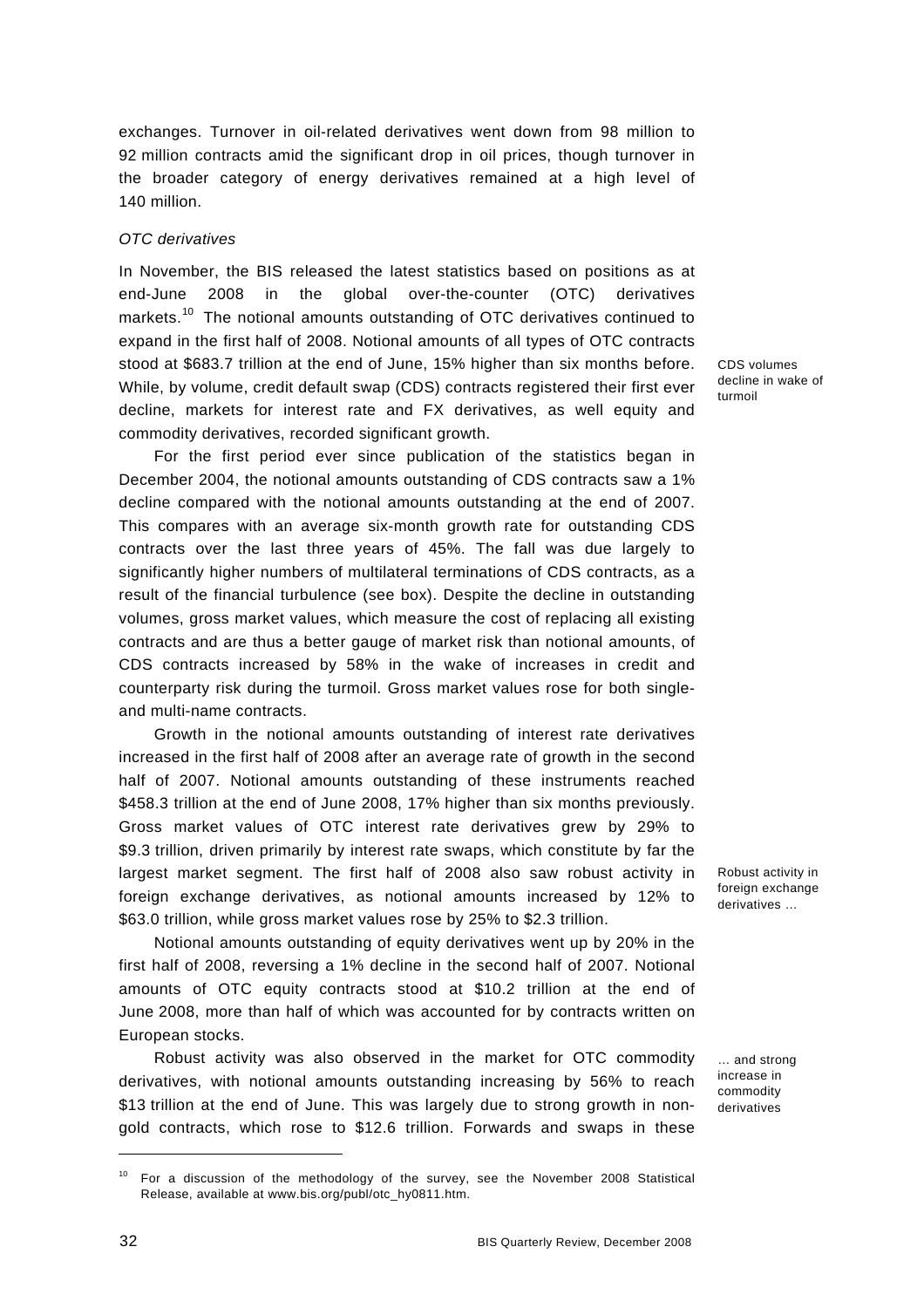# Voluntary terminations of credit default swap contracts

*Jacob Gyntelberg and Carlos Mallo* 

Turmoil in credit markets and money markets in the first half of 2008 led market participants to engage in a significantly higher number of multilateral terminations of credit default swap (CDS) contracts. As a result, notional amounts outstanding of CDS contracts saw a decline, for the first period ever since publication of the statistics began in December 2004, of 1% compared with the notional amounts outstanding at the end of 2007 (Graph A, left-hand panel).

The decline to a large extent reflects unusually large volumes of voluntary multilateral terminations, or "tear-ups", of outstanding CDS contracts, which totalled \$17.4 trillion, mainly in the multi-name segment (centre panel). Without these terminations, the outstanding notional amounts would have increased by nearly 30%. Terminations were mainly in CDS indices (right-hand panel) and were more pronounced after credit spreads widened. Although most outstanding CDS contracts continued to be between reporting dealers, this segment remained unchanged in terms of outstanding size. In contrast, the outstanding contracts between dealers and other financial institutions declined by 7%. The decrease for insurance companies was 21%, while that for securities firms, the largest segment, was 2%.

## Credit default swaps



Since 2003, the private firm TriOptima has been offering multilateral termination services to OTC derivatives dealers, initially for interest rate swaps and subsequently for CDS. A termination cycle consists of two steps. Dealers first provide contract-by-contract information on their derivatives positions, and the firm then checks whether each individual contract is reported by both counterparties with identical terms. In a second step, TriOptima computes a set of bilateral contracts between participants that provides the same net exposures but lowers gross exposures.

More recently, Markit, a specialised CDS data manager, and Creditex, a CDS broker, initiated so-called "compression runs" for single-name CDS contracts. The first compression run ended on 27 August 2008. By end-November, 26 compression runs, 14 in Europe and 12 in the United States, had resulted in a total gross reduction in notional amounts outstanding of single-name CDS contracts in excess of \$1.1 trillion.

> contracts expanded by 49% to \$7.6 trillion, and option volume by 81% to \$5 trillion. Growth in gold contracts slowed to 9% (after rising to 40% in the second half of 2007). Gross market values of commodity contracts in total increased by 16% to \$2.2 trillion.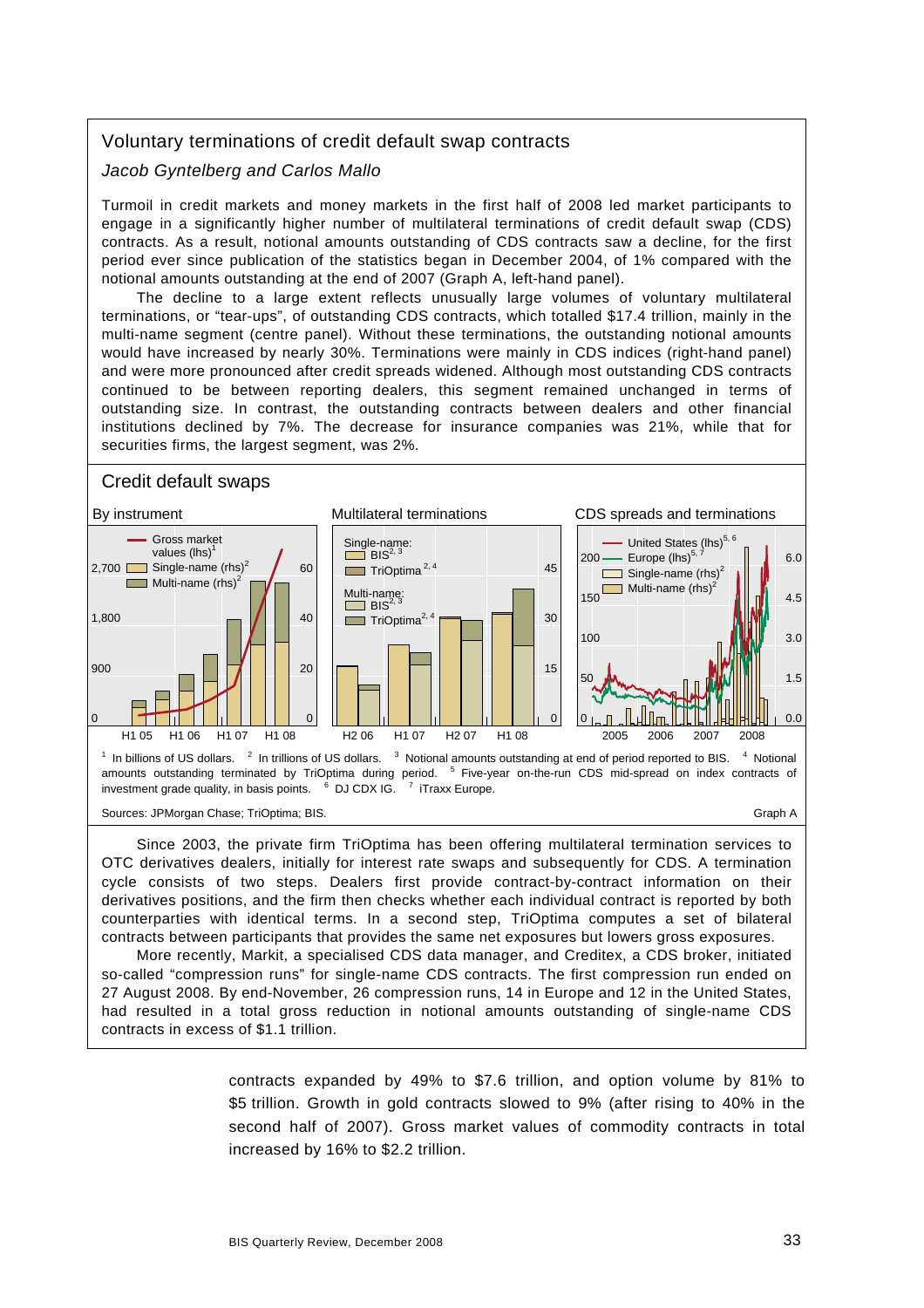## The international debt securities market

Borrowing in the international debt securities market retreated sharply in the third quarter of 2008 amid the continued turmoil in financial markets. Net issuance of bonds and notes decreased to \$247 billion, down substantially from \$1,086 billion in the second quarter. The decline was well beyond normal seasonal patterns, and resulted in the lowest level of net issuance since the third quarter of  $2005$ .<sup>[11](#page-9-0)</sup> Money market borrowing also stagnated, with net issuance falling into negative territory in the third quarter.

By currency of denomination, the largest decrease in bond and note issuance came from the euro-denominated segment, closely followed by the dollar-denominated segment (Graph 7, left-hand panel). Net issuance of eurodenominated bonds and notes plummeted from \$466 billion in the second quarter to \$28 billion in the third quarter. Net issuance of dollar-denominated bonds and notes also fell sharply, from \$396 billion to \$40 billion. By contrast, net issuance of sterling-denominated bonds and notes remained at a high level of \$153 billion, up from \$144 billion. Strong sterling issuance was attributable chiefly to active issuance of mortgage-backed bonds. Yen issuance decreased from \$16 billion to \$8 billion, although the decline would have been even more pronounced without robust issuance of yen-denominated bonds in Japan by non-Japanese issuers (samurai bonds) of \$7 billion on a net basis.

The breakdown by nationality of issuer indicates that the largest contraction in net issuance came from US borrowers, down from \$308 billion in the second quarter to \$46 billion in the third quarter. A large fall was also seen in the issuance by Belgian, French and UK borrowers.

By sector, financial institutions recorded the largest decline, where net issuance of bonds and notes decreased from \$888 billion to \$246 billion in the third quarter. Corporate issuance also dropped sharply, albeit to a somewhat lesser extent: net issuance decreased from \$133 billion to \$47 billion.

Issuance of international mortgage-backed bonds (for which only gross figures are available) remained relatively active in the third quarter. Gross issuance of mortgage-backed bonds declined from the record level of \$188 billion in the second quarter, but still stood at \$139 billion. Notable decreases were posted by Belgian, Irish and Spanish borrowers, as well as by the US government-sponsored agencies, Fannie Mae and Freddie Mac in particular. By contrast, there was an increase from UK borrowers, up further from \$90 billion to \$98 billion, due possibly to the Bank of England's Special Liquidity Scheme that enables UK banks to swap illiquid assets such as mortgage-backed securities for UK Treasury bills.

In the emerging economies, net issuance of bonds and notes declined from \$45 billion in the second quarter to \$11 billion in the third quarter (Graph 7, right-hand panel). The decrease was most marked in emerging Europe (where net issuance by Russian borrowers fell from \$13 billion to \$3 billion), followed

Borrowing retreats sharply …

… particularly in euro-denominated bonds and notes

Issuance of mortgage-backed bonds remains relatively active

<span id="page-9-0"></span><sup>&</sup>lt;sup>11</sup> For seasonal patterns in international bond and note issuance, see J Amato and J Sobrun, "Seasonality in international bond and note issuance", *BIS Quarterly Review*, September 2005.